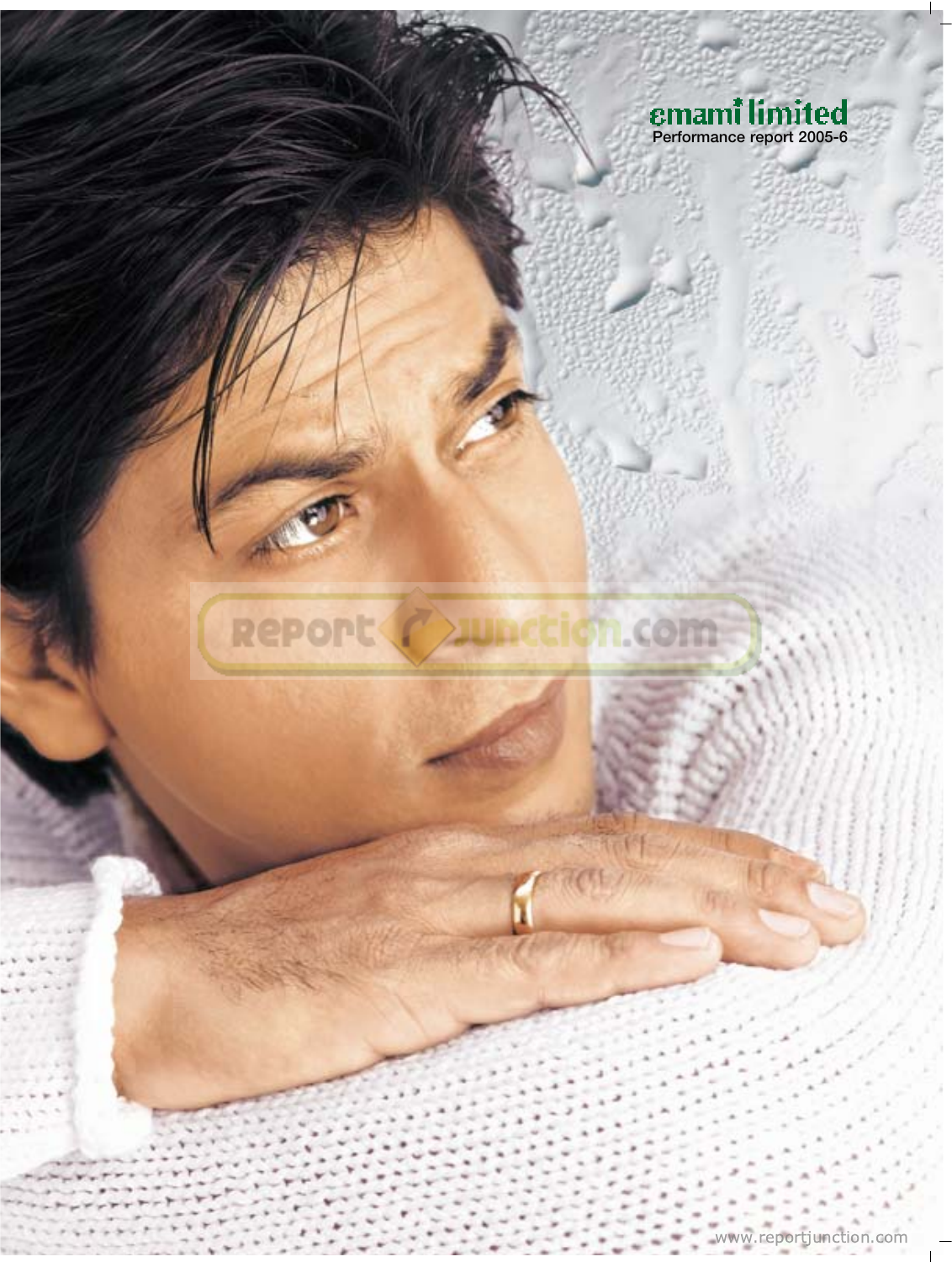### forward looking statements

 $\overline{1}$ 

Some of the statements in this report stating the Company's objectives, projections, estimates and expectation may be "forward looking statements" within the meaning of applicable laws and regulations. Actual results might differ substantially from those expressed or implied. Important developments which could affect the operation of the Company, include changes in industry structure, significant changes in economic environment in India, tax laws, duties and litigations.







### contents

corporate information  $2$  founders' statement  $4$  management discussion and analysis  $6$ international business 16 risk management 18 economic value-added statement 20 10-year highlights 22 report on corporate governance 24 directors' report 35 auditors' report 39 balance sheet 42 profit and loss account 43 schedules 44 cash flow statement 55 balance sheet abstract 56 consolidated accounts 57 statement pursuant to section 212 and subsidiary accounts 68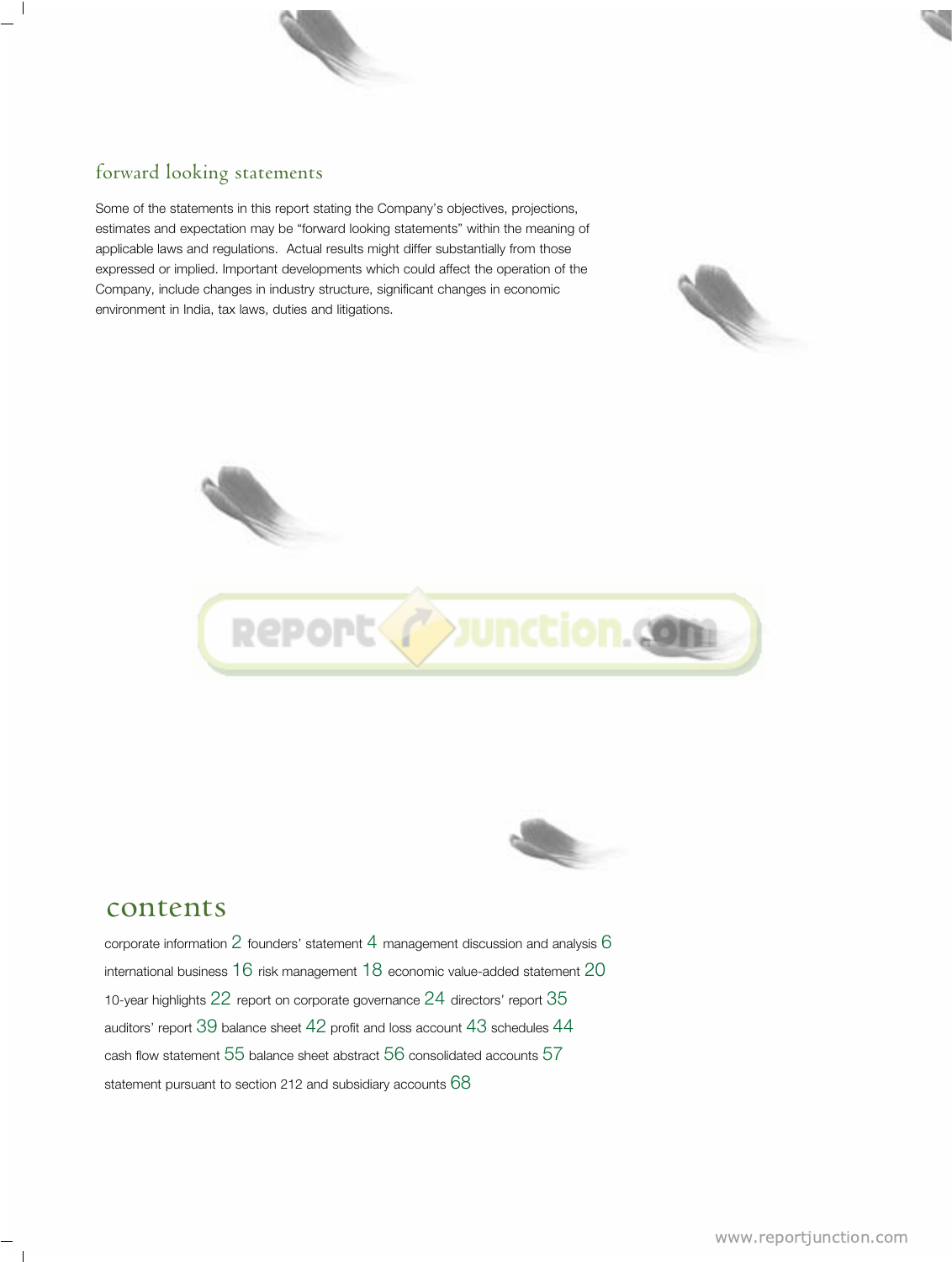

Emami Limited is one of the fastest growing ayurveda-focused, health, beauty and personal care product companies in India today.



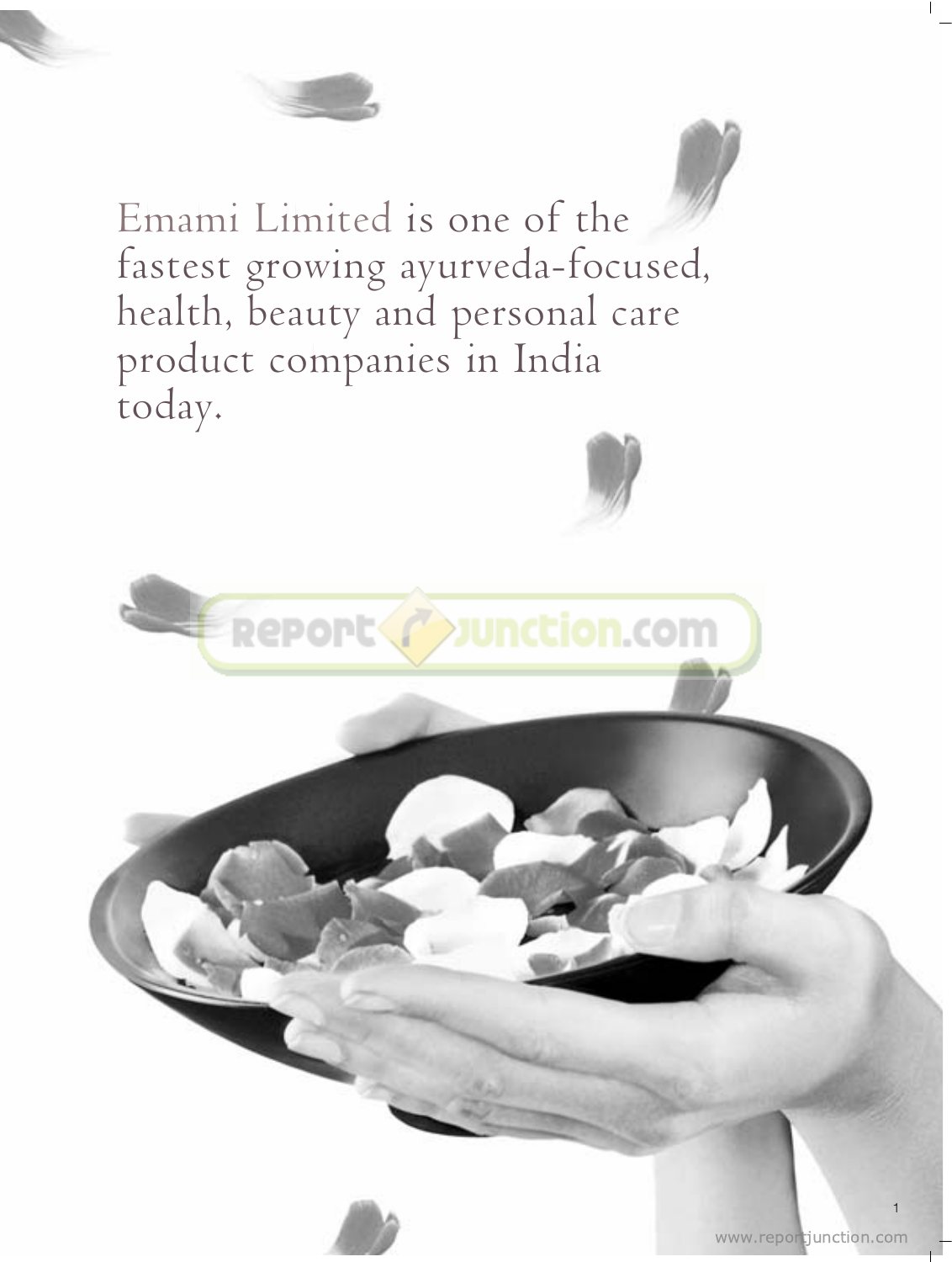# new launches



**Fair and Handsome Fairness Cream for men**



**Antiseptic Light Cream and Boroplus Body Lotion Navratna Cool Talc**

**Boroplus**



**Sona Chandi Healthy and Fair Baby Massage Oil**



**Good Morning Ayurvedic Laxative Churna**



**Memory Booster Syrup**



**Sardi Ja Cough Syrup**

# c[orporate](http://www.reportjunction.com) information

**Chairman** Shri R. S. Agarwal

**Managing Director** Shri Sushil Kr. Goenka

#### **Directors**

Shri R. S. Goenka Shri Viren J. Shah Shri K. N. Memani (Joined on 15th May 2006) Shri S. K. Todi Shri S. N. Jalan Shri K. K. Khemka Vaidya S. Chaturvedi Shri S. N. Bihani (Resigned on 15th May 2006) Shri Mohan Goenka Shri A. V. Agarwal Shri H. V. Agarwal

#### **Secretary** Shri A. K. Joshi

**Auditors** M/s S. K. Agrawal & Co.

*Chartered Accountants* **Cost Auditors** M/s V. K. Jain & Co. *Cost Accountants*

**Bankers**

Canara Bank ICICI Bank Ltd. State Bank of India

**Works** Kolkata **Pondicherry** Guwahati

**Registered Office** Stephen House 6A R. N. Mukherjee Road Kolkata 700 001.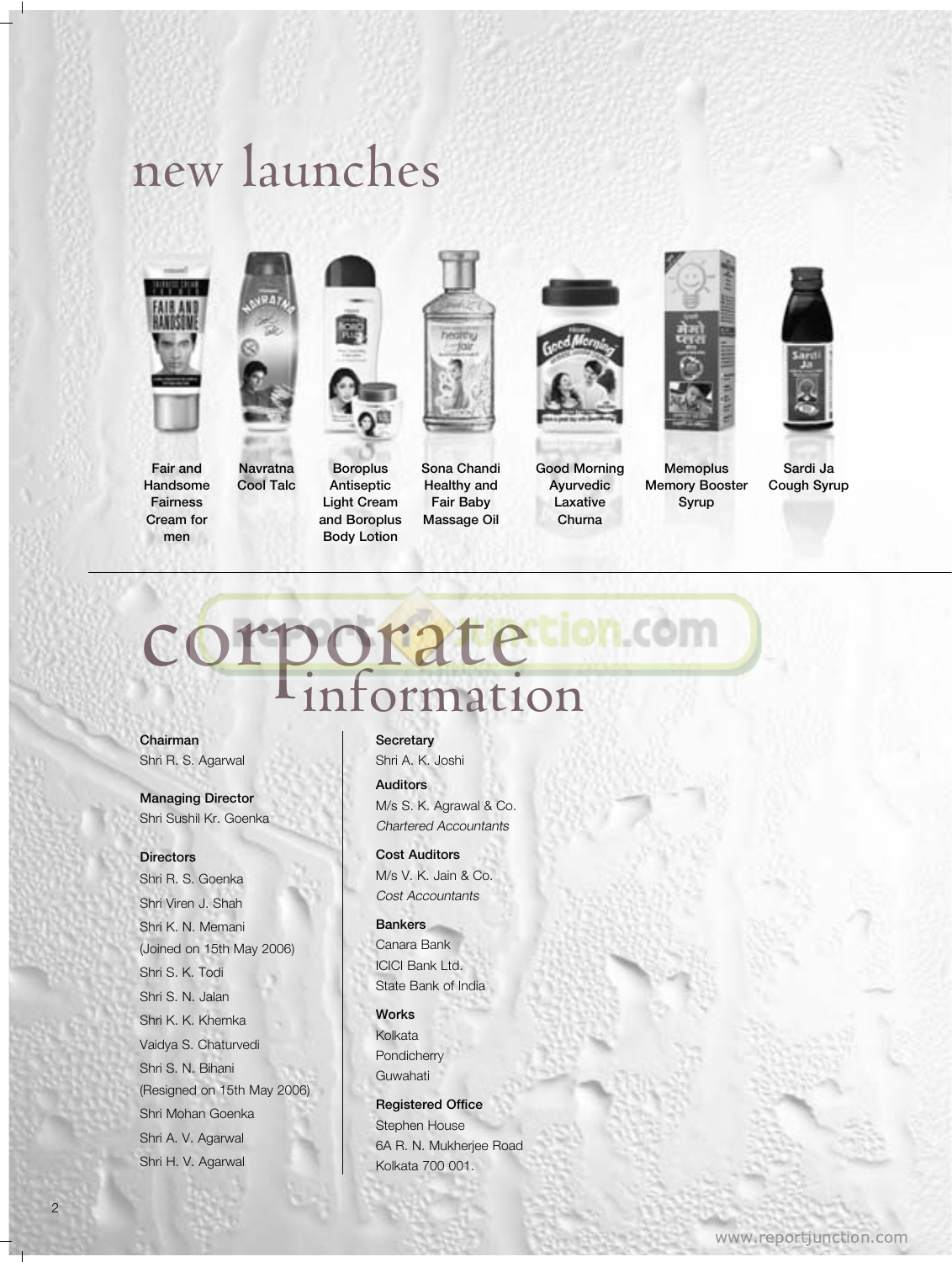# power brands





**Boroplus Antiseptic Cream:** Market share 66.5%; *market position 1*

**Navratna**

**Oil:** Market share 50.1%;

*market position 1 market position 2* **Boroplus Prickly Heat Powder:** Market share 21.8%;



**Sona Chandi Chyawanprash:** Market share 8.6%; *market position 3*



**Mentho Plus Balm:** Market share 13.6%; *market position 3*

**[FMCG industry growth](http://www.reportjunction.com) vs. Emami growth**



**Past** 

Flagship company of the Emami Group, headquartered in Kolkata

**Repor** 

## **Products**

Portfolio of over 20 products derived from select and effective ayurvedic herbal ingredients

## **Ownership**

- Promoted by industrialists Mr. R. S. Agarwal and Mr. R. S. Goenka
- Market capitalisation of over Rs. 1000 cr (as on March 31, 2006)
- Shares listed on the Bombay and Kolkata Stock exchanges

### **Presence**

- 53 countries across the globe
- Manufacturing facilities in Kolkata, Pondicherry and Guwahati with cGMP and ISO 9001:2000 certifications
- Strong pan-India presence with dedicated sales channels for rural and urban markets
- Wide and deep Indian distribution network with 2100 distributors, 1200 sub-distributors and 3.8 lac retail outlets

**Turnover contribution from different parts of India** 

 $\frac{Q}{Q}$  0.5%<br>  $\frac{Q}{Q}$  4.8%<br>  $\frac{Q}{Q}$  4.8%<br>  $\frac{Q}{Q}$  4.2%<br>  $\frac{Q}{Q}$  7.7%<br>  $\frac{Q}{Q}$  7.7%<br>  $\frac{Q}{Q}$  6.8

63.8%

4.8% 4.2% 7.7%

**FMCG** industry growth **Emami** topline growth



3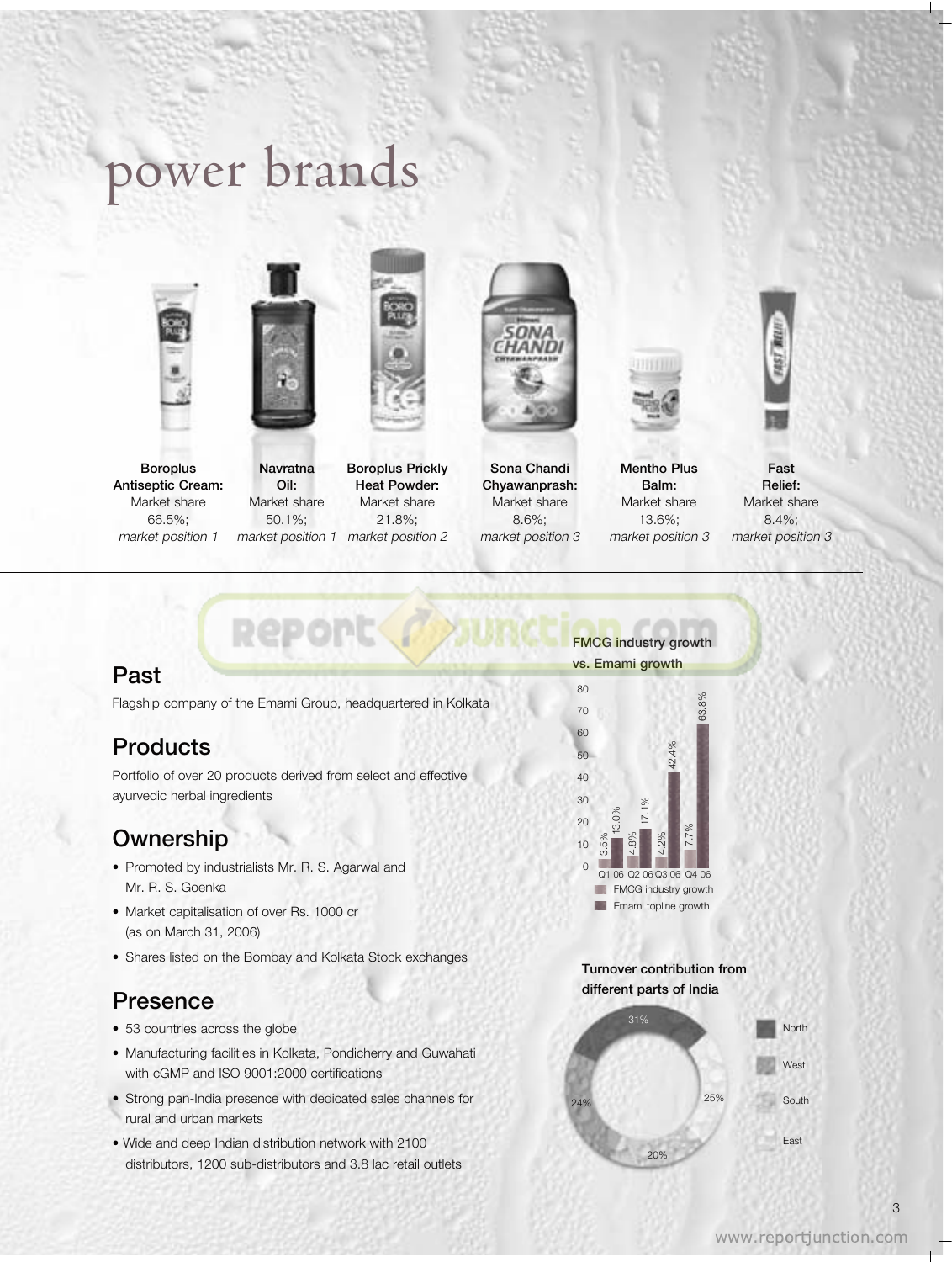

# founders' statement

Dear Shareholdery

here used to be a theory that looking good and feeling healthier was a fundamental emotion that helped make the FMCG industry recession-proof; even as this theory was gaining currency, the industry lost its steam and slowed down inexplicably over the last five years. T

Just when the other theory began to gain ground that even a feel-good in the present earnings environment and the emerging economic climate wouldn't enthuse people to buy more of personal and health care products, the FMCG industry made its sharpest rebound during the year. Buyount economy, consistently growing GDP, market sophistication, high disposable incomes and market penetration has helped the industry turnaround after half a decade.

Which is what makes the year under review a watershed in the recent history of India's FMCG industry:

• A majority of organised players registered a double-digit growth

• Prices began to inch up after years of decline

• Price cutting and freebies were progressively withdrawn

#### **Turnaround reasons**

For every significant turnaround there is a [plausible reason, and so there are a](http://www.reportjunction.com) number of them to explain this turnaround as well:

- GDP growth at 8.4% in 2005-6
- All sectors of the economy agriculture, industry and services - growing
- Institutional foundation for the faster development of physical infrastructure
- Implementation of VAT helping curb competition from the unorganised sector
- Growing literacy making people more health conscious
- Increasing reach of the media helping brands reach far-flung areas
- Growing disposable incomes among the Indian middle-class leading to the increased consumption of consumables

#### **Emami's growth**

Emami capitalised on this improvement in industry fortunes. Emami's strong and innovative R&D supported by aggressive marketing and automated cost effective operations helped the Company beat all industry benchmarks and report:

• An increase in turnover by 37% to Rs. 301 cr

- An increase in net profit by 68% to Rs. 49 cr
- 200 basis points increase in EBIDTA margin to 18%
- Increase in return on capital employed from 16% to 23%
- Increase in return on net worth from 20% to 27%

We are delighted that Economic Value Added, a key financial metric used to measure enhanced stakeholder value, strengthened from Rs. 16.70 cr in 2004-5 to Rs. 32.57 cr in 2005-6, indicating that your Company more than met shareholder expectations during the year under review.

#### **Innovation, value-for-money and efficiency**

Our growth, as always, was driven by a focus on innovating around a 'value for money' proposition while reconciling asset sweating and cost competitive manufacture without compromising quality.

The following was the result:

• Introduced brand extensions like Boroplus Antiseptic light cream and lotion and Navratna Cool Talc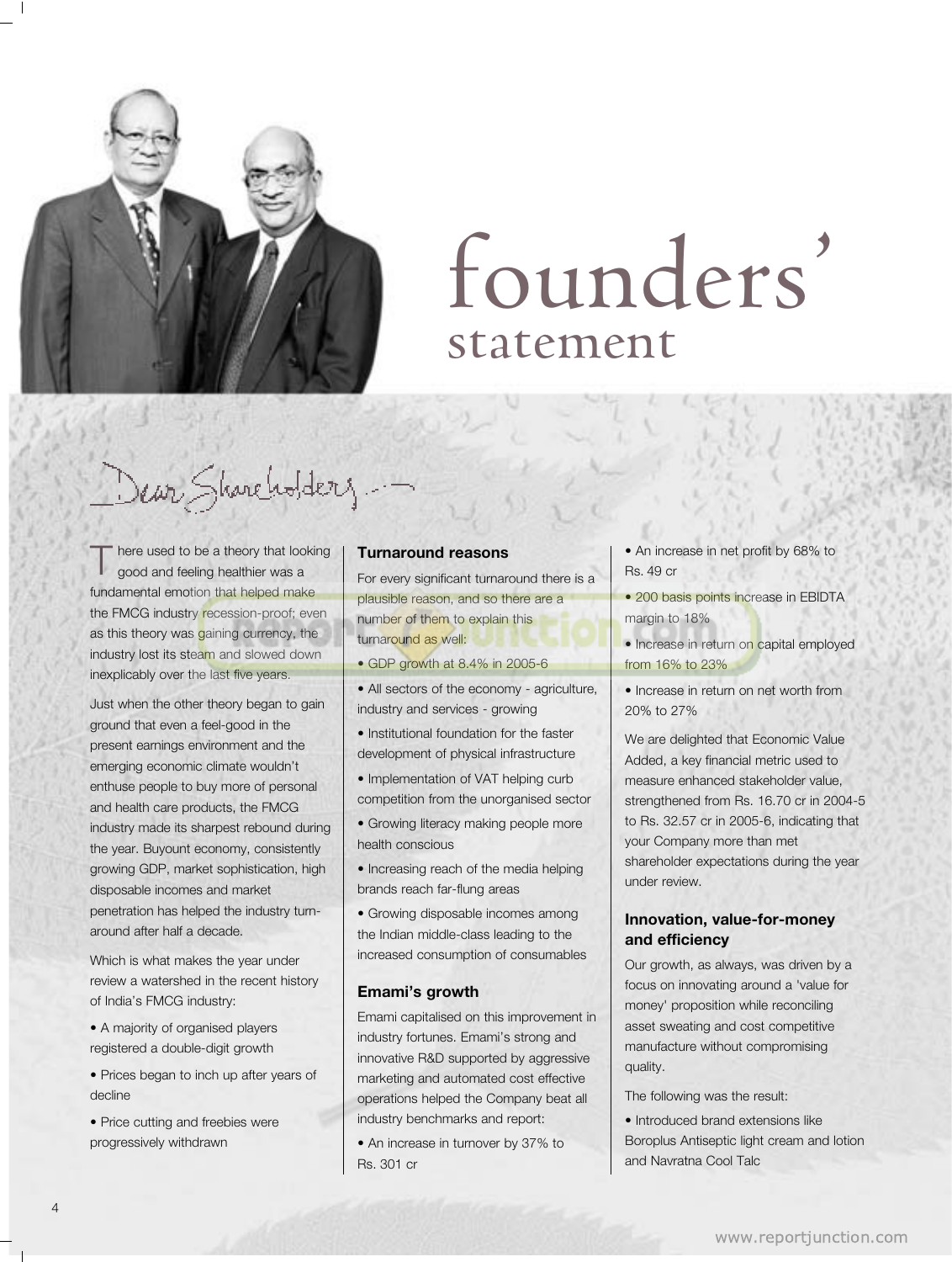• An innovative launch of men's fairness cream – India's first – was a spectacular event during the year

• Explored two new sales channels for better reach into the rural markets, which enhanced rural sales

• Initiated e-procurement and hedging mechanisms to optimise raw material prices

• Established cost-effective operations with about 70% of the production being procured from excise-free zones

• Rating of our long-term issue of paper by CARE as AA+ and short-term issue PR1+, the highest rating

• Recognition of the Company as 'One star export house' by DGFT (Director General of Foreign Trade)

#### **Values**

We are committed to responsible management and control while being consistently alert to emerging opportunities. The cornerstone of our Corporate Governance is mutual trust, efficient cooperation and transparent communication with the objective of safeguarding the interests of our stakeholders.

At the workplace we initiated 'WCM' norms, which will lead to the compliance [of TQM practices across the organisation.](http://www.reportjunction.com) We are installing SAP across different functions of the organisation for a better internal control, leading to streamlined processes and informed decision making.

#### **Going forward**

Today, Emami possesses a strong product range, superior processes, established distribution system and an exciting set of enthusiastic and motivated people. Going ahead, your Company has lined up the following for 2006-7:

• Aggressive marketing of power brands targeting a higher-than-category growth

• Increasing the contribution from new launches by at least 15%

- Planning new launches in the OTC category
- Reinforcing exports as a thrust area including plans for the introduction of new products and addition of new countries
- Strengthening of the urban distribution channel (modern trade channels) and rural sales network

• Introducing real-time connectivity within the organisation with the implementation of SAP

#### **Looking ahead**

Robust economic growth and increasing urbanisation are driving aspiration levels and consumption. The categories we are present in are demonstrating strong growth, a trend expected to continue over the near future.

These developments bode well for your Company. We believe Emami will continue to outperform the sector through viable inorganic and organic initiatives.

We thank our team and our business partners for their support and contribution in our performance and look forward to continuing cooperation. To our esteemed shareholders, we extend our appreciation for the confidence you have shown in us.

It will be our prime objective to strengthen this confidence in the years to come.

Yours sincerely,

**R. S. Agarwal R. S. Goenka**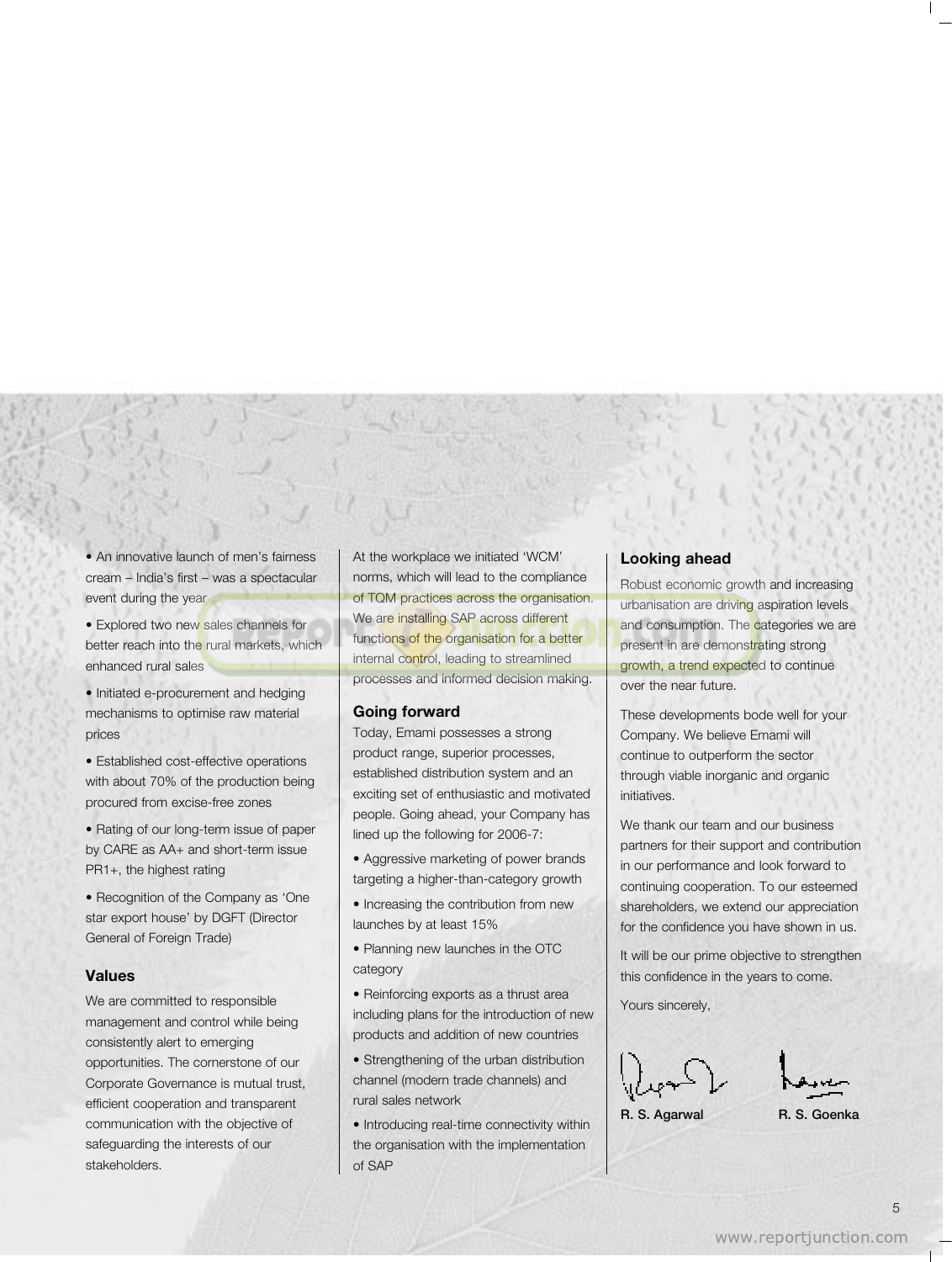# management discussion and analysis



<www.reportjunction.com>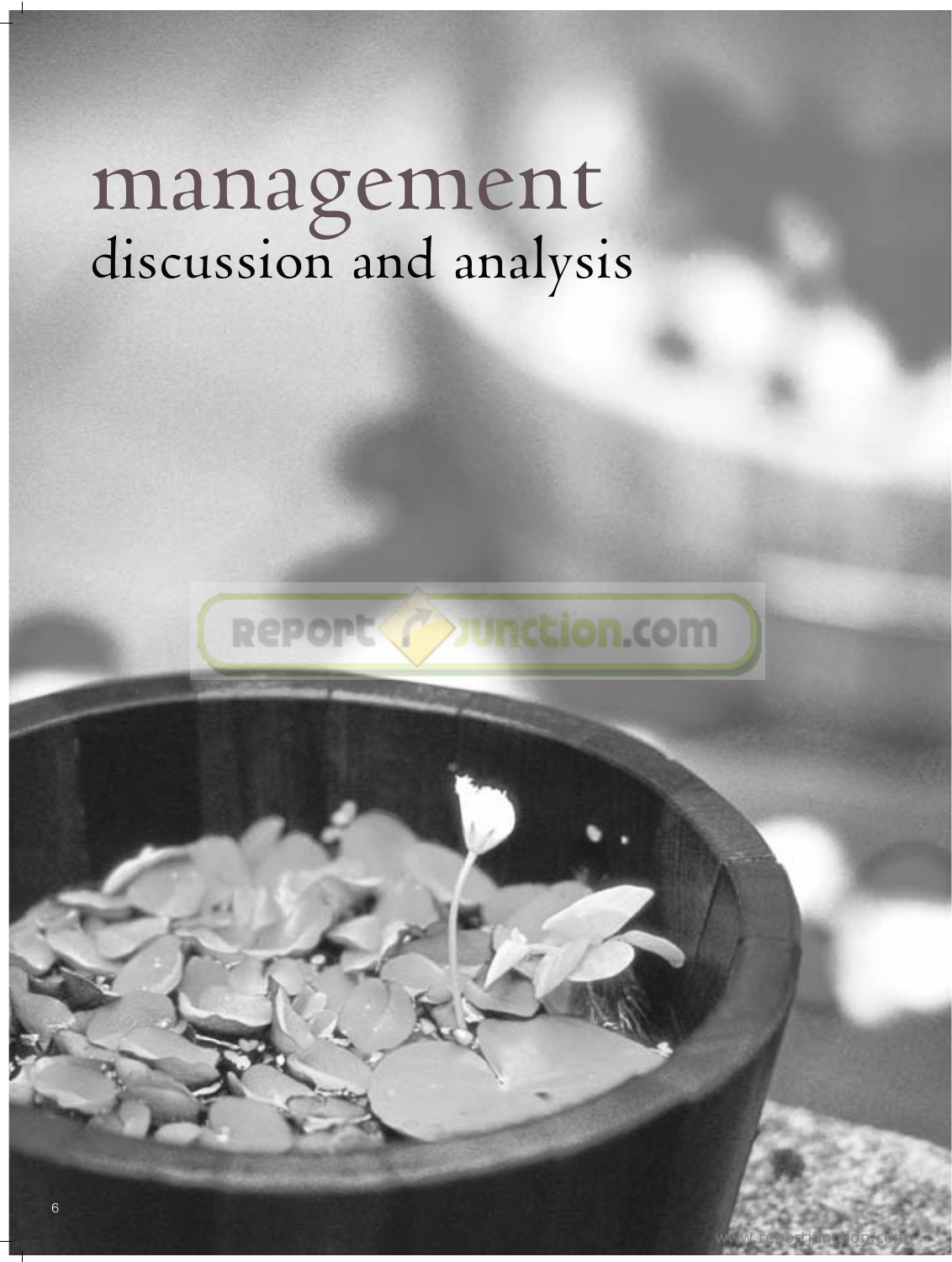## ind[ustry](http://www.reportjunction.com) overview

#### **Global overview**

• The global FMCG market is valued at USD 230 bn

• Almost 70% of the global FMCG market (by value) is accounted for by developed geographies like the US, Europe and Australia

• Interestingly, the top five contributors to the global market reported negative or nominal growth rates; the main industry driver was the attractive growth coming out of the developing market

• By 2010, consumer spending in developing and emerging markets will overtake the growth in developed countries in terms of purchasing power parity (PPP)

• According to projected growth rates, India is expected to be fourth largest economy after USA, China and Japan by 2005.

#### **Composition of the global market (%) 2004**



*Source: Euromonitor 2003-4*

7